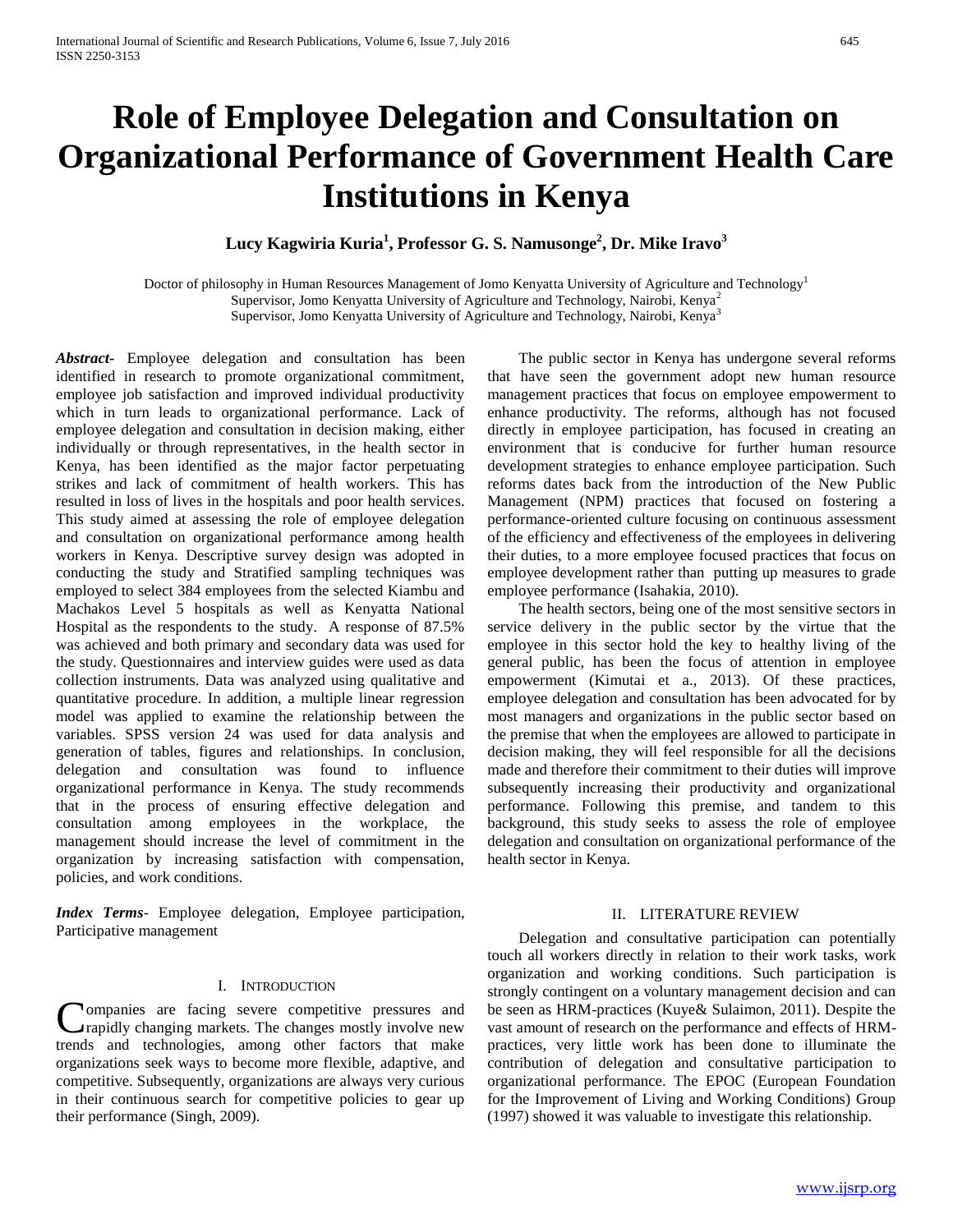Delegation and consultative participation appears to have an impact on organizational performance in three rather basic ways. First, employees with delegation and consultative participation opportunities can influence organizational performance directly: they can offer suggestions leading to more efficient processes or better product quality (Koech&Namusonge, 2012). In doing so, employees can contribute to higher labour productivity and process innovation (De Leede, 1997).

 Secondly, like other HR policies and practices, direct participation influences employee attitudes which in turn support employee behavior that is beneficial for organizational performance such as, reduced turnover and absenteeism, improved productivity and product quality (Mutua, et al. 2012). Recent findings support the assumed relationships: Torka, Schyns, and Looise (2010) found direct participation is significantly connected to affective organizational commitment, and Meyer et al.'s (2002) meta-analysis shows that this form of commitment strongly influences employee health and well-being, turnover, absenteeism as well as task- and extra-role performance. These outcomes eventually have effect on the organizational performance.

 Following the above literature on the relationship between delegation and consultative participation and organizational performance, this study focused on determining the presumption by researchers that by listening to employee needs through delegation and consultative participation, only when meeting their needs will desired outcomes be gained (Bryson, Charlwood, & Forth, 2006; Gollan, 2003; Torka et al., 2010). The existing body of knowledge is not sufficient in explaining specifically the relationship between employee delegation and consultation on performance in public health sector in Kenya. The next section describes the methodology on the type of data collected, how and why it befits this study as well as the ways of analysing and presenting it with an aim of filling the existing gaps in this field.

# III. RESEARCH METHODOLOGY

 A descriptive survey design was adopted to capture the categorical description of attitudes of the study population. The study population constitutes employees from the major level 5 hospitals in the Nairobi Metropolitan which includes Kiambu County, Nairobi City County and Machakos County. The major level 5 hospitals in Nairobi Metropolitan was chosen as the target population in this study because they have been prone to strikes

with workers citing lack of participation opportunities in decision making as some of the reasons causing their dissatisfaction (Kimutai et al, 2013). The major hospitals included Machakos District Hospital, Kiambu District Hospital and the Kenyatta National Hospital.

 The Kenyatta National Hospital (KNH) has a total population of 3000 employees [\(http://knh.or.ke/\)](http://knh.or.ke/), Kiambu Hospital 864 employees while Machakos Hospital has a total workforce of 736 employees - making a total population of 4600 employees. The employees were categorized as under: Management, Nurses, Doctors, and Operatives. This is because these groups of health workers are represented by different trade unions with different type of management.

 The Fishers formula was used to determine the appropriate sample size of this study. This is because the target population consists of a large number of units (health workers) (Yates, 2004). The researcher assumed 95% desired level of confidence, which is equivalent to standardized normal deviate value of 1.96, and an acceptable margin of error of 5% (standard value of 0.05).  $n = Z^2 pq/d^2$ 

Where:

 $n =$  the desired sample size (if target population is large)

 $z =$  the standard normal deviate at the required confidence level.

 $P =$  the proportion in the target population estimated to have characteristic being measured.

 $q = 1-p$ 

 $d =$  the level of statistical significance set.

Assuming 50% of the population have the characteristics being measured,  $q = 1-0.5$ 

Assuming we desire accuracy at 0.05 level. The Z-statistic is 1.96 at this level

Therefore  $n = (1.96)^2(.5) (.5)/(.05)^2 = 384$ 

 The targeted respondents from the selected level 5 hospitals were categorized into three groups. These groups included: Management, Nurses, Doctors, and Operatives.

 The study employed cluster sampling technique. The cluster sampling technique involves the dividing of the population into mutually exclusive groups and then drawing random samples from each group to interview. The cluster samples from the three selected level 5 hospitals composed of respondent employees as shown on table 3.1 below

| <b>Selected</b><br><b>Hospitals</b> | <b>Management</b> |                | <b>Doctors</b> |                | <b>Nurses</b> |                | <b>Operatives</b> |                | <b>Total</b> |                |
|-------------------------------------|-------------------|----------------|----------------|----------------|---------------|----------------|-------------------|----------------|--------------|----------------|
|                                     | Actual            | <b>Cluster</b> | Actual         | <b>Cluster</b> | Actual        | <b>Cluster</b> | Actual            | <b>Cluster</b> | Actual       | <b>Cluster</b> |
| <b>KNH</b>                          | 234               | 20             | 443            | 37             | 1180          | 98             | 1143              | 95             | 3000         | <b>250</b>     |
| Kiambu<br><b>Hospital</b>           | 24                | 2              | 62             | 5              | 458           | 38             | 320               | 27             | 864          | 72             |

**Table 3.1: Composition of the Cluster Samples**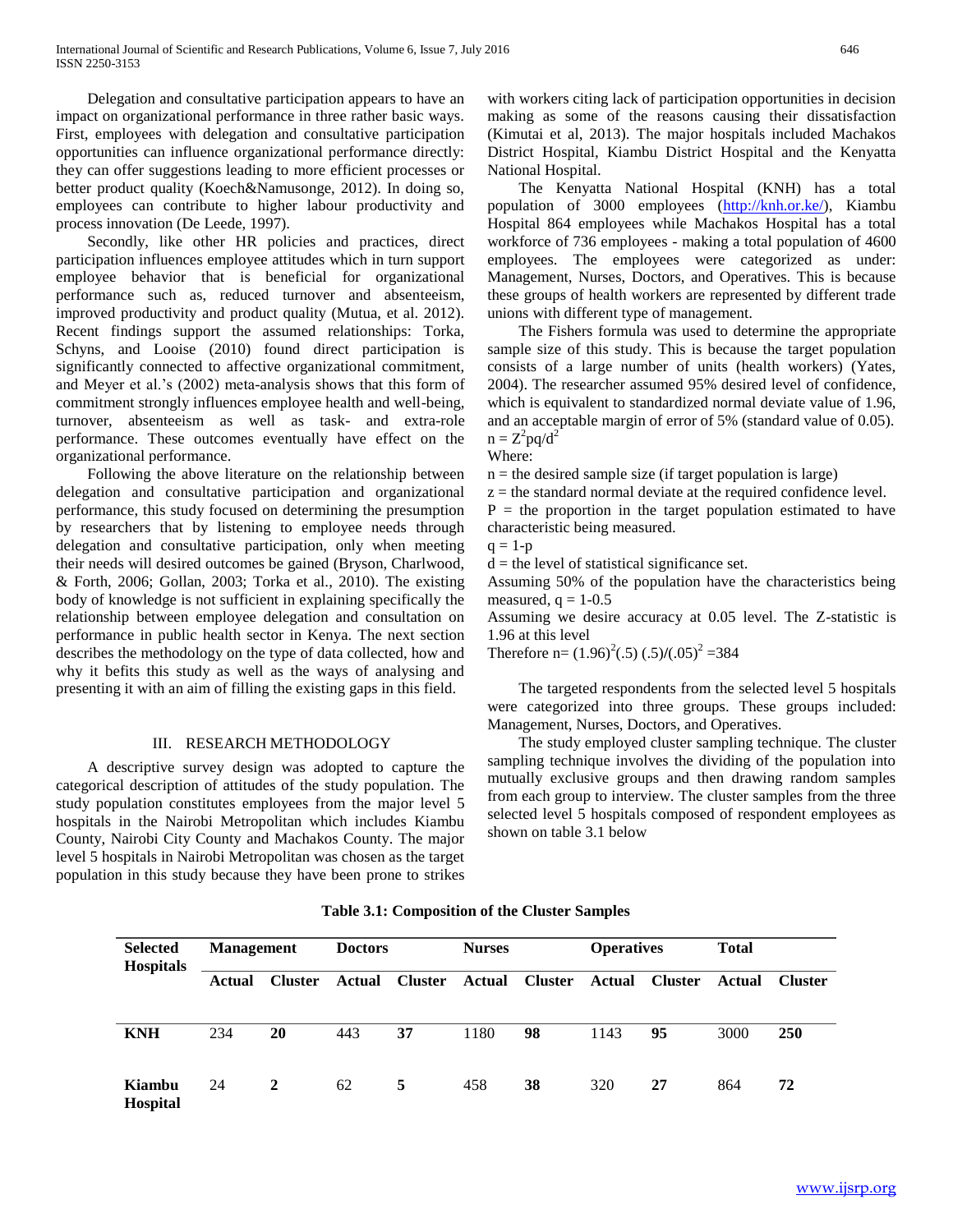| <b>Machakos</b><br>Hospital | -18 | 2  | 34  | 3  | 386  | 33  | 298  | 24  | 736  | 62  |
|-----------------------------|-----|----|-----|----|------|-----|------|-----|------|-----|
| Grand<br><b>Total</b>       | 276 | 24 | 539 | 45 | 2024 | 169 | 1761 | 146 | 4600 | 384 |

 Purposive sampling was also used to include top managers and directors of departments because the researcher was interested in obtaining data from specific individuals who had the knowledge and information on employee participation thus giving the study its internal validity.

 The data collection tools used for the study were a questionnaire and interview schedules to obtain data from primary sources and a document review and analysis for secondary sources. These tools were selected after carefully considering the nature of the data to be collected, the target population, the time frame and the objectives/ research questions of the study. Interview guide was used because of its flexibility and adaptability to individual situations. The questionnaire was the main data collection tool and it contained both open ended and closed ended questions. The questionnaires administered by participants in the pilot study as well as the actual study to investigate the role of employee participation on organisational performance in the health sector.

 The questionnaire was pretested before its administration to ensure validity and reliability of the data collected. During questionnaire construction, various validity checks were constructed to ensure the instrument measure what it was supposed to measure and perform as it was designed to perform. The validity tests conducted were: Face validity, content validity, Convergent validity and discriminant validity. Face validity tests if the questions appear to be measuring the intended sections. On the other hand, content validity tests whether all the important aspects of the sections are measured. This was done by first testing the instruments on 10% of the target population and reviewing the findings. Cronbach's alpha (Cα) a coefficient of reliability that gives an unbiased estimate of data generalizability was used to test reliability of the answered questionnaires. The researcher tested the questionnaire on ten (10) respondents who were not part of the target population and the results were as shown in table 3.2.

#### **Table 3.2: Reliability Test Results**

| Variable                          | Cronbach's alpha | Cases |
|-----------------------------------|------------------|-------|
| Delegation and consultation       | 0.8773           | 10    |
| <b>Organizational Performance</b> | ).8984           | 10    |

 The researcher booked appointments with the heads of departments from the sampled Health institutions to seek authority to conduct the research in their institutions. The researcher presented a letter from JKUAT as a proof that the study was only meant for academic purposes. As a strategy, aimed at minimizing the time taken to carry out the research, the study adopted both self-administered and drops and picks strategies in administration of questionnaires.

 Data analysis methods employed involved qualitative and qualitative procedures. Qualitative data was analysed using content analysis. Content analysis entails categorizing responses into open ended questions based on emerging themes for making conclusions. Quantitative data was analysed using descriptive and inferential statistical methods and tools. Descriptive analysis involved mean and standard deviations. In addition a linear regression model on role of employee participation versus organizational performance was applied to examine the relationship between the variables. The model treated organizational performance as the dependent variable while independent variables were forms of employee participation. Quantitative data analysis was aided by SPSS Version 24 to generate those measures because it has got descriptive statistical features that assist in variable response comparison and gives a clear indication of response frequencies. Data from the questionnaires was edited and coded and then keyed into statistical Package for Social Sciences (SPSS) Version 24. Responses on each item for the open ended questions were keyed in.

 Data processing operations were carried out by data editing/ cleaning and classification. Data editing/ cleaning is the examination of the collected data so as to detect omissions and errors and make corrections whenever possible. Data classification is the arranging of the collected data in classes or groups with common characteristics. Qualitative data obtained from questionnaires and the interviews was edited/cleaned and classified into classes or groups with common characteristics or themes. The content within the themes were then analysed guided by the research objectives.

 Quantitative data was tabulated and analyzed using both descriptive and inferential statistics. Descriptive statistics included parameters such as measures of central tendencies and the measure of dispersion. Inferential data analysis techniques such as factorial analysis, Mann-Whitney test and regression analysis were also used to analyze the collected data. Factorial analysis (Principal Component Analysis) was used to establish the number of principal components which accounted for most of the variance within the employee participation, leadership and organizational performance. Mann-Whitney test was used to assess the mean difference between KNH and the level 5 hospitals in terms of employee participation, leadership style and organizational performance. Linear regression was used to ascertain the relationship among employee participation,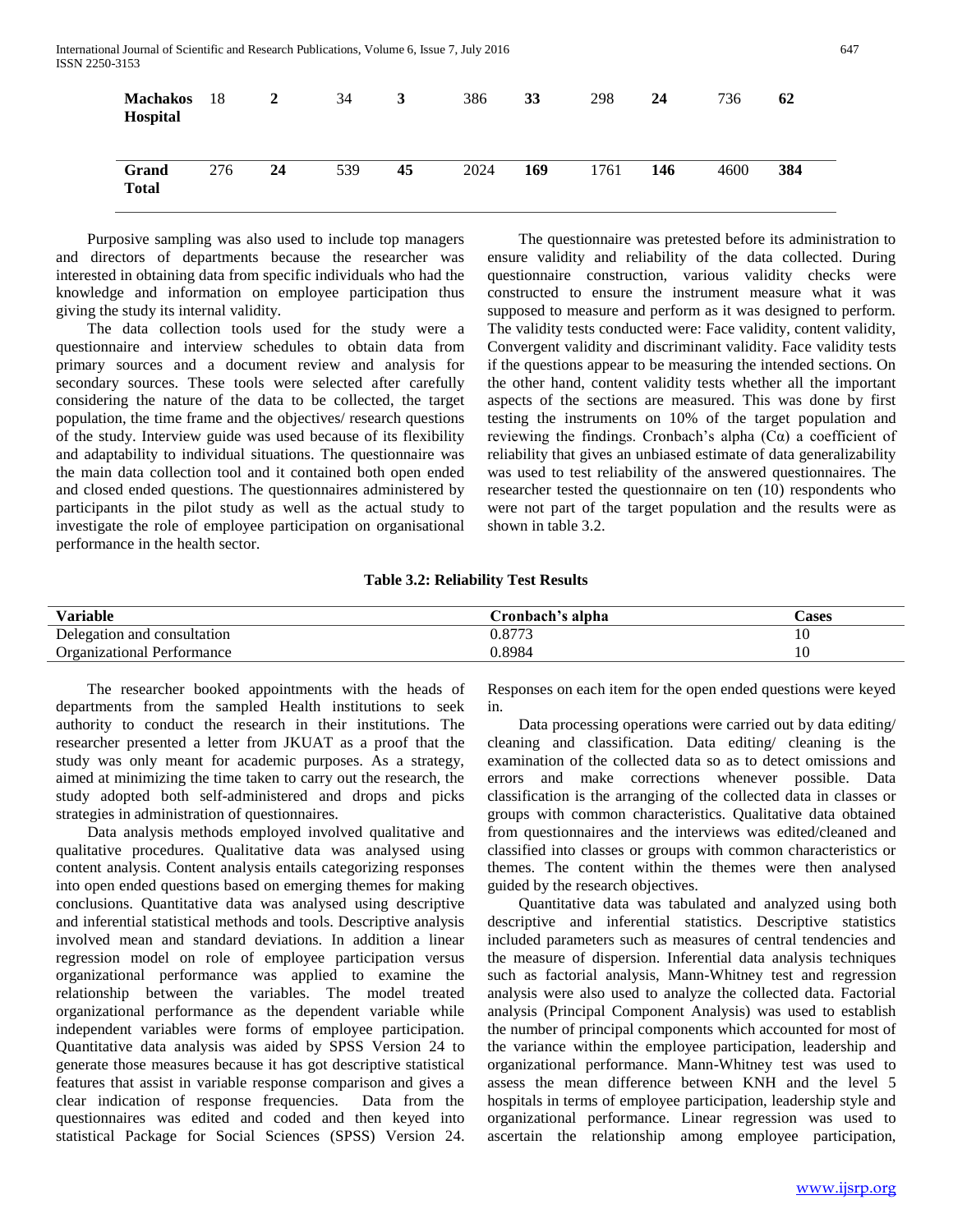leadership style and organizational performance. Data analysis and presentation of findings were carried out using statistical software which includes SPSS and Microsoft Excel. These software aided in the generation of suitable graphs, charts and tables which were used in drawing conclusions as well as presenting the research findings.

### IV. RESEARCH FINDINGS, CONCLUSIONS AND RECOMMENDATIONS

 The objective of this study was to determine the influence of employee delegation and consultation on organizational performance in the health sector in Kenya. This was achieved through exploration of the various factors identified through literature review and which were then presented to the respondents for confirmation of their relevance of predicting effects of employee participation on organizational performance in this particular study context.

 In order to explore the employee participation through delegation and consultation, eight statements on five point Likert scale were used to assess the employee participation. Most of the respondents (65%) disagreed that the management seek the views of or consult with the employees through regular performance review meetings and regular meetings with immediate manager (88%). Most of the respondents (87%) disagreed that management seek the views of or consult with the employees through regular training and development review meetings and attitude surveys (76%). On the other hand majority (71%) disagreed that management seek the views of or consult with the employees through suggestion scheme and speak up scheme involving counsellor or ombudsman (66%).

#### **Table 4.1: Management consulting with the employees**

| <b>Statement</b>                                  | <b>SD</b> | D   | N     | A   | SА    | <b>Mean</b> |
|---------------------------------------------------|-----------|-----|-------|-----|-------|-------------|
| Regular performance review meetings               | 36%       | 29% | 7%    | 15% | 3%    | 2.41        |
| Regular meetings with immediate manager           | 48%       | 40% | 4%    | 4%  | 4%    | 1.75        |
| Regular training and development review meetings  | 46%       | 41% | $1\%$ | 4%  | 7%    | 1.85        |
| Attitude surveys                                  | 40%       | 36% | 18%   | 6%  | 0%    | 1.90        |
| Suggestion scheme                                 | 31%       | 40% | 22%   | 8%  | $0\%$ | 2.07        |
| Speak up scheme involving counsellor or ombudsman | 32%       | 34% | 19%   | 11% | 4%    | 2.20        |

 Respondents were presented with two statements on how the management seek the views of or consult with employees in their organization on work related issues. Most of the respondents (75%) disagreed that their management seek the views of or consult with employees on work related issues through regular meetings with groups with a specific task, on an ongoing basis (quality circles) and regular meetings with groups with a specific task, on a temporary basis, that is, project groups (85%).

## **Table 4.2: Ways through which management consult with employees on work related issues**

| <b>Statement</b>                                                                          | SD D |                             | N |  | A SA Mean |
|-------------------------------------------------------------------------------------------|------|-----------------------------|---|--|-----------|
| Regular meetings with groups with a specific task, on an ongoing basis or quality circles |      | 37\% 38\% 20\% 4\% 0\% 1.92 |   |  |           |
| Regular meetings with groups with a specific task, on a temporary basis or project groups |      | 55\% 30\% 12\% 3\% 0\% 1.63 |   |  |           |

 To investigate employees freedom of right to make decisions on how their own work is performed, respondents were presented with seven aspects of work and asked to rate their agreement with each. Most of the respondents disagreed that the management has given employees the right to make decisions on how their own work is performed without reference to immediate

manager on scheduling of work (70%), Quality of product or service (64%), Improving work processes (75%), Dealing with 'internal' customers (59%), Time keeping (49%), Attendance (45%) and Working conditions (76%).

### **Table 4 3: Employees right to make decisions on their own work**

| <b>Statement</b>              |      |                | <b>SD</b> |     |     | A   | SА | <b>Mean</b> |
|-------------------------------|------|----------------|-----------|-----|-----|-----|----|-------------|
| Scheduling of work            |      |                | 31%       | 39% | 21% | 9%  | 0% | 2.09        |
| Quality of product or service |      |                | 32%       | 32% | 18% | 13% | 4% | 2.24        |
| Improving work processes      |      |                | 37%       | 38% | 19% | 5%  | 0% | 1.93        |
| Dealing<br>customers          | with | 'internal' 12% |           | 47% | 17% | 16% | 8% | 2.61        |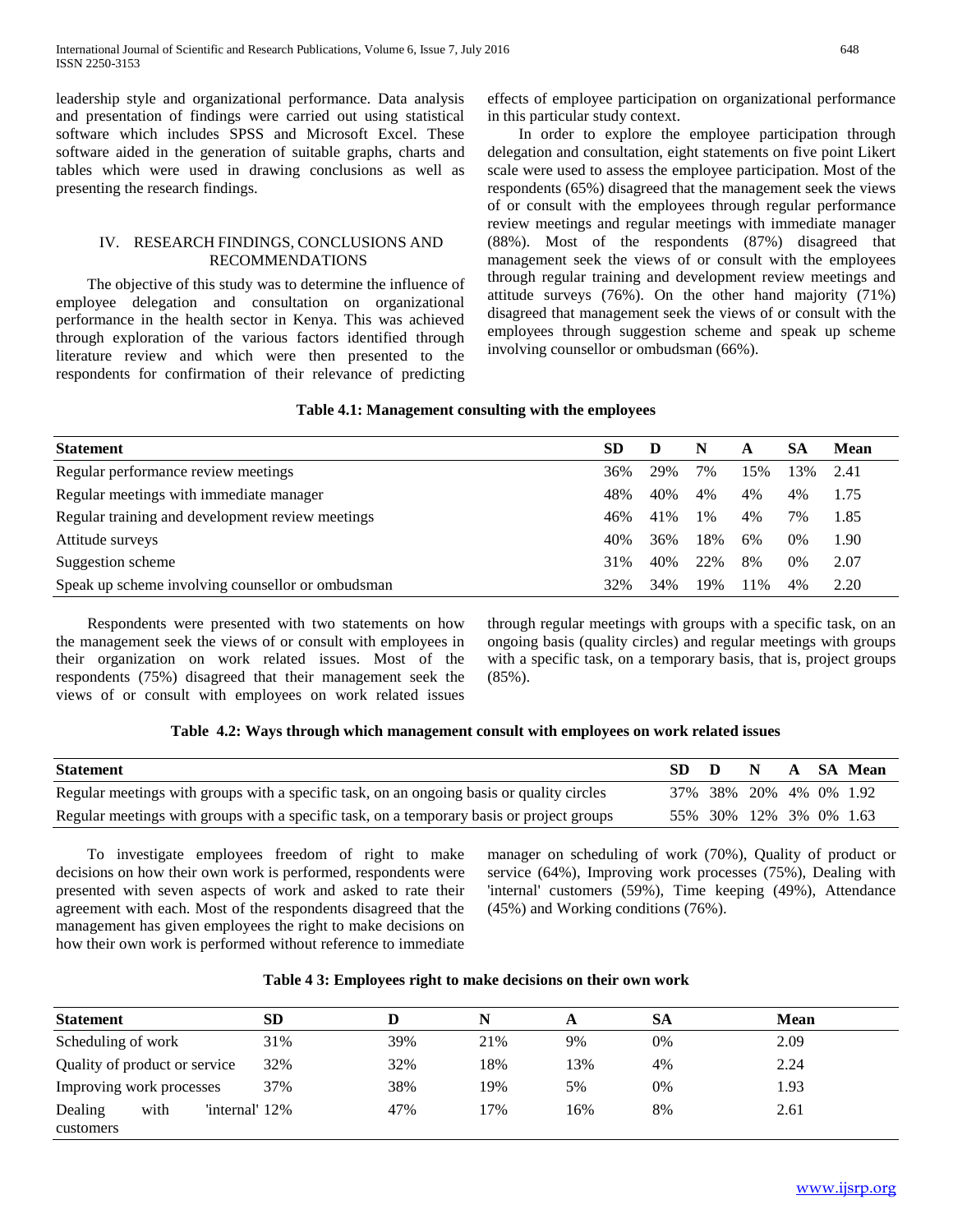International Journal of Scientific and Research Publications, Volume 6, Issue 7, July 2016 649 ISSN 2250-3153

| Time keeping       | 2%  | 37% | 24% | 22% | 6%  | 2.74 |  |
|--------------------|-----|-----|-----|-----|-----|------|--|
| Attendance         | 3%  | 32% | 25% | 20% | 10% | 2.81 |  |
| Working conditions | 34% | 42% | 8%  | 1%  | 6%  | 2.14 |  |

 Most of the respondents disagreed that the management seek the views of or consult with the employees through regular performance review meetings and regular meetings with immediate manager. Most of the respondents disagreed that management seek the views of or consult with the employees through regular training and development review meetings and attitude surveys. On the other hand majority disagreed that management seek the views of or consult with the employees through suggestion scheme and speak up scheme involving counsellor or ombudsman. Most of the respondents disagreed that their management seek the views of or consult with employees on work related issues through regular meetings with groups with a specific task, on an ongoing basis (quality circles) and regular meetings with groups with a specific task, on a temporary basis (project groups). Most of the respondents disagreed that the management has given employees the right to make decisions on how their own work is performed without reference to immediate manager on scheduling of work, quality of product or service, improving work processes, dealing with 'internal' customers, time keeping, attendance and working conditions.

 The study shows little employee participation in decision making processes. By having employee participate in decision making, the organization will be able to improve the employee individual attributes such as job satisfaction, commitment to the organization, and improved productivity. This is true according to Stueart and Moran (2007) who discussed that there is a positive correlation between employee participation and better customer service, staff creativity and innovation, organizational commitment, job satisfaction, employee flexibility and improved productivity, which are all constructs of improved performance of the organization. These outcomes are measurements of organizational performance and are directly related to organizational performance. Further, according to Bhatti (2007) participation in decision-making can satisfy employees' selfactualization needs and by doing so, increase employees' motivation and job performance. Additionally according to De Leede (1997), employees with delegation and consultative participation opportunities can influence organizations' performance directly: they can offer suggestions leading to more efficient processes or better product quality. In doing so, employees can contribute to higher labour productivity and process innovation. Dundon, et al. (2004) further asserts that, direct participation influences employee attitudes which in turn support employee behavior that is beneficial for organizational performance such as, reduced turnover and absenteeism, improved productivity and product quality.

 In conclusion, delegation and consultation was found to influence organizational performance in Kenya. The study recommends that in the process of ensuring effective delegation and consultation among employees in the workplace, the management should increase the level of commitment in the organization by increasing satisfaction with compensation, policies, and work conditions. One way of addressing this could be by increasing the interactions with employees in staff meetings and increasing guided discussions of topics related to such issues. Employees could be interviewed to determine their perceptions of management's ability to address the issues. Changes in organizational variables, such as pay scales, employee input in policy development and work environment could then be made in an effort to increase organizational commitment. The study recommends further study on private health institutions to confirm and validate the theories and findings.

#### **REFERENCES**

- [1] Bhatti, K. K., & Qureshi, T. M. (2007). Impact of Employee Participation on Job Satisfaction, Employee Commitment and Employee Productivity, International Review of Business Research Papers,  $3(2)$ ,  $54 - 68$ .
- [2] Bryson, A., Charlwood, A., & Forth, J. (2006).Worker voice, managerial response and labour productivity.An empirical investigation.Industrial Relations Journal, 37, 438–455.
- [3] Darlington, R. (1990). Regression model and linear models.New York, Macgraw-hill.
- [4] Dundon, T. A., Wilkinson, A., Marchington, M., & Ackers, P. (2004).The meanings and purpose of employee voice.International Journal of Human Resource Management, 15, 1149–1170.
- [5] Gollan, P. J. (2003). All talk but no voice: Employee voice at the Eurotunnel call centre. Economic and Industrial Democracy, 24, 509–541.

- [7] Kim, J., MacDuffie, J. P., &Pil, F. K. (2010). Employee voice and organizational performance: Team versus representative influence. Human Relations, 63(3), 371-394.
- [8] Koech P. M. &Namusonge G. S. (2012). The Effect of Leadership Styles on Organizational Performance at State Corporations in Kenya.International Journal of Business and Commerce, 2(1), 1-12.
- [9] Kothari, C.R. (2008). ResearchMethodology: Methods and Techniques (2nded.). New Delhi, WashuaPrakasha Publishers.
- [10] Kothari, C.R. (2011). Research Methodology: Methods and Techniques (2nded.). Revised New Age International (P) Limited Publishers, New Delhi.
- [11] Kuye, O. L and Suilaman A. A. (2011). Employee involvement in decision making and firms performance in the manufacturing sector in Nigeria. Serbian journal of management.6(1), 1- 15. Retrieved on 14th June 2014 from: http://scindeks-clanci.ceon.rs/data/pdf/1452-4864/2011/1452- 48641101001K.pdf
- [12] Namusonge, G.S., Kabare K. &Mutua, S. (2012). Role of Human Resource Management Practices on performance of financial cooperatives based in Nairobi County. Kenya. International Journal of Humanities and Social Science. 2(22), 289-297.
- [13] Ng'ethe J. M., Iravo M., E. &Namusonge, G. S. (2012). Determinants of Academic Staff Retention in Public Universities in Kenya: Empirical Review. International Journal of Humanities and Social Science, 2(13): 205-212
- [14] Olesia W. S., Namusonge G. S. &Iravo M. E. (2013). Role of Servant Leadership on Organizational Commitment: An Exploratory Survey of State Corporations in Kenya. International Journal of Humanities and Social Science, 3 (13), 85-94
- [15] Singh, K. (2009). Effect of human resource management practices on firm performance in India, Indian Journal of Industrial Relations, 36, (1), 1–23.
- [16] Torka, N., Schyns, B., &Looise, J. C. (2010). Direct participation quality and organisational commitment: The role of leader-member exchange. Employee Relations, 32, 418–434. Retrieved on 12th May 2015 from: http:// www.emeraldinsight.com/doi/pdfplus/10.1108/01425451011051622

<sup>[6]</sup> http://knh.or.ke